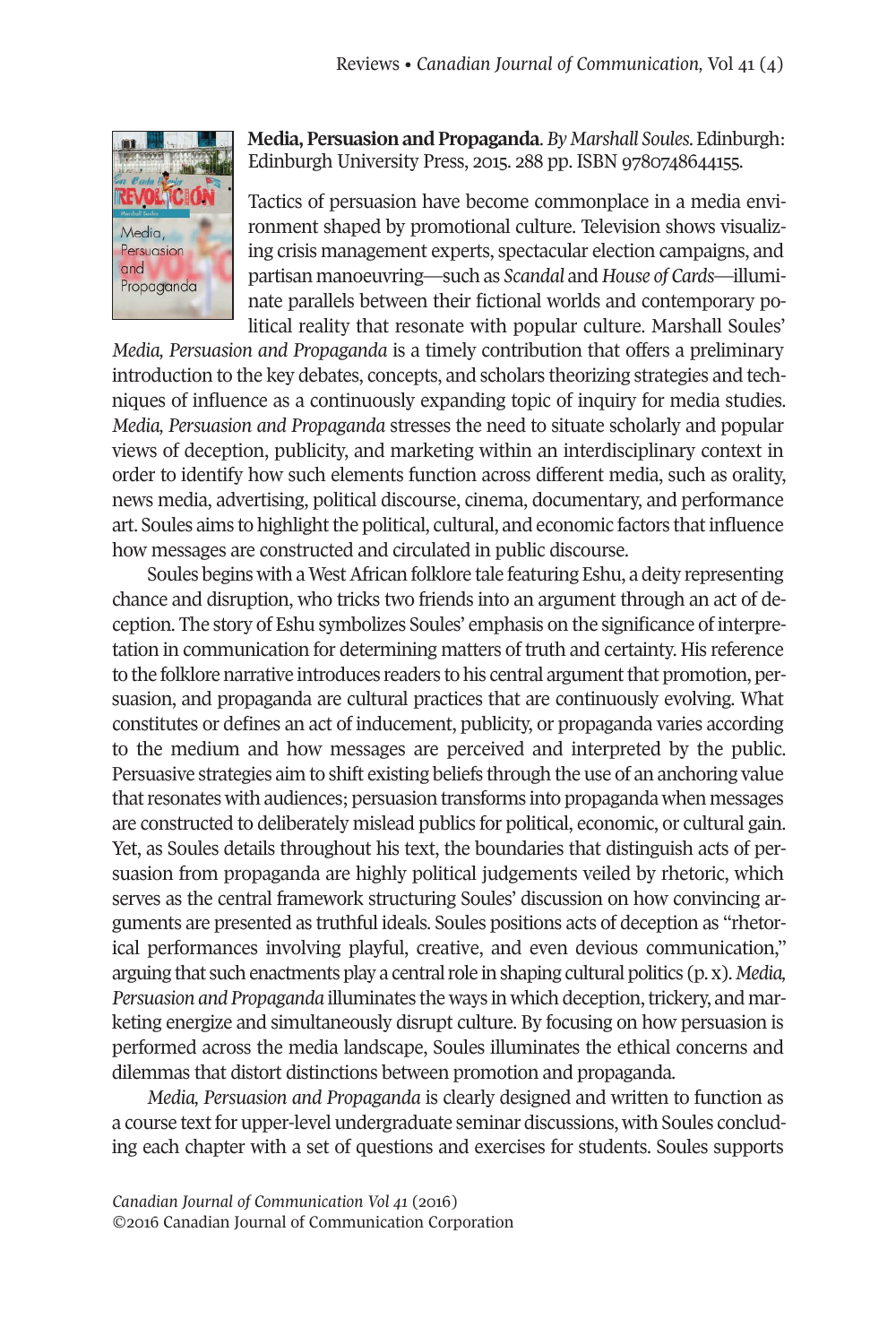his analysis with an extensive breadth of theoretical frameworks from numerous disciplines, such as communication studies, cultural studies, political science, philosophy, psychology, economics, and marketing. He draws upon foundational scholarship on persuasion and propaganda, including philosophical theories of rhetoric, performance, and ethics; Kenneth Burke's framework of identification; and Walter Lippmann's contributions to journalism and the study of public opinion. His argument is further extended to areas not commonly addressed by media studies, such as the chapter devoted to the psychological and subliminal aspects of persuasion tactics and strategies, where he details Robert Cialdini's framework of the weapons of influence and how they are utilized to gain compliance. Soules also complements these existing frameworks by incorporating more recent literature on the core topics addressed by the text, such as Steven Heller's work on the role of branding in the visual management of totalitarian regimes. By referencing scholarship that explores the topics of persuasion, propaganda, and promotion through innovative approaches, Soules demonstrates that contemporary fascination with visual and rhetorical performances is not a recent phenomenon. The diverse selection of literature that Soules draws upon reinforces his main argument that one must situate such actions of persuasion, promotion, and propaganda within their larger historical trajectories in order to effectively understand their cultural influence.

Soules integrates numerous examples, textual readings, and case studies into his analysis to help contextualize the multiple theoretical frameworks addressed by the text. He incorporates topics relevant to current debates in public discourse, such as the role of public relations and astroturf lobbying in the management of the climate change debate, the ethical concerns digital culture poses in terms of extending markets for deception, and the pro-Israel lobby as an example to contextualize Noam Chomsky's propaganda model. Some ofthe examples Soules draws upon have become important case studies within media studies, such as his discussion on Abu Ghraib in the chapter concerning voyeurism, "compassion fatigue," and the visual power of images. Other case studies, such as Soules' juxtaposition of the dominance in visual culture of American billboards to Cuba's *murales*, enable intriguing discussions of how advertising as a form of persuasion both reflects and negotiates national identity and cultural values. Soules covers an impressive variety of fields in which strategies of influence and propaganda are regularly performed, including the rhetoric of political announcements and speeches, and the distinctions between film and documentary as cinematic rhetorical performances. He situates other cultural texts within their larger social, economic, historical, and cultural contexts: for instance, the parallels between contemporary dissent artists and Soviet agitprop theatre. While the breadth of topics, examples, and case studies Soules incorporates into his analysis is impressive, at times this extensive variety of material and his textual readings of particular cultural artefacts overwhelm the text and obscure his primary arguments.

Soules concludes his text by circulating his argument back to the vital role of the tricksterin reviving cultural dynamics. Identifying that what epitomizes an act of persuasion or propaganda is a rather complex judgment, Soules asserts that the deception of the trickster is a fundamental process in symbolic communication that cannot be